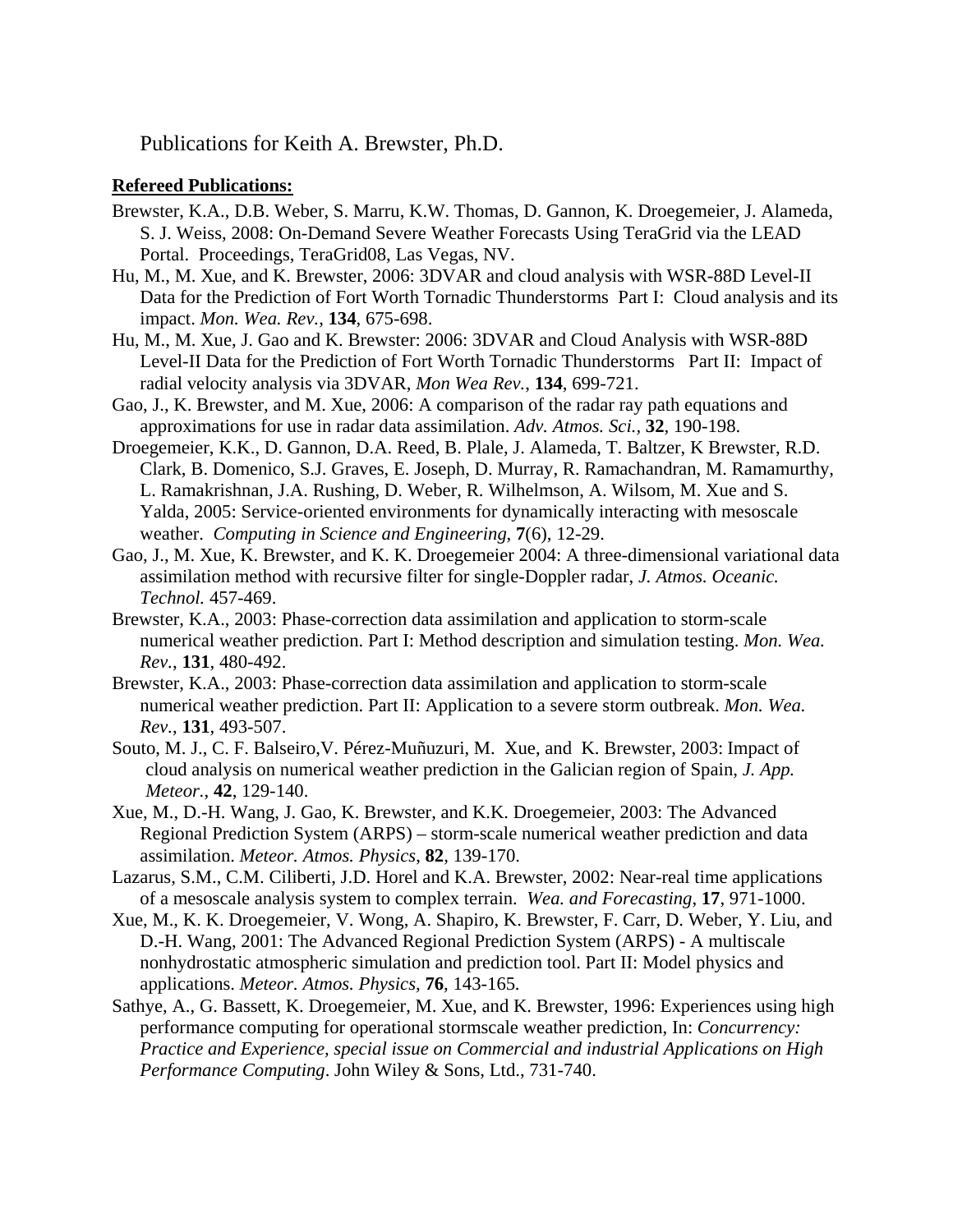- Miller, P.A., M.F. Barth, D.W. van de Kamp, T.W. Schlatter, B.L. Weber, D.B. Wuertz and K.A. Brewster, 1994: An evaluation of two automated quality control methods designed for use with hourly wind profiler data. *Ann. Geophysicae*, **12**, 711-724.
- Benjamin, S.G., K.A. Brewster, R. Brummer, B.F. Jewett, T.S. Schlatter, T.L. Smith and P.A. Stamus, 1991: An isentropic three-hourly data assimilation system using ACARS aircraft observations. *Mon. Wea. Rev*., **119**, 888-906.
- Brewster, K.A., 1989: Profiler Training Manual #2 : Quality Control of Wind Profiler Data. NOAA/ERL/FSL, Boulder, CO, and NOAA/NWS/OM, Silver Spring, MD., 109 pp.
- Brady, R.H. and Brewster, K.A., 1989: Profiler Training manual #3 : Subjective Uses of Wind Profiler Data in Warm Season Analysis and Forecasting. NOAA/ERL/FSL, Boulder, CO, and NOAA/NWS/OM, Silver Spring, MD., 109 pp. NTIS: PB89-223333INZ
- Brewster, K.A., 1986: Photo of the month: Photographs of a funnel-producing cloudbase swirl., *Mon. Wea. Rev*., **114**, 1771-1774.
- Brewster, K.A. and D.S. Zrnic', 1986: Comparison of eddy dissipation rates computed from spatial spectra of Doppler velocities and Doppler spectrum widths*. J. Atmos. and Oceanic Tech*., **3**, 440-452.

## **Conference Papers -- First Author (since 1996)**

- Brewster, K. A., J. Brotzge, K. W. Thomas, Y. Wang, M. Xue, J. Gao, D. Weber, and K. Howe, 2008: High resolution assimilation of CASA and NEXRAD radar data in near-real time: Results from Spring 2007 and plans for Spring of 2008. 12th Conf. IOAS-AOLS, New Orleans, LA, Amer. Meteor. Soc
- Brewster, K.A., D. Weber, K.W. Thomas, K. Droegemeier, Y. Wang, M. Xue, S. Marru, D. Gannon, J. Alameda, B. F. Jewett, J. S. Kain, S. J. Weiss, and M. Christie, 2008: Use of the LEAD Portal for On-Demand Severe Weather Prediction. 6th Conf. Artificial Intelligence App. Env. Sci., Amer. Meteor. Soc., J2.2.
- Brewster, K.A., K. W. Thomas, J. Brotzge, Y. Wang, D. Weber, and M. Xue, 2007: High resolution assimilation of CASA X-band and NEXRAD radar data for thunderstorm forecasting. 22nd Conf. Wea. Anal. Forecasting/18th Conf. Num. Wea. Pred., Salt Lake City, Utah, Amer. Meteor. Soc., Paper 1B.1
- Brewster, K., 2006: Merging AMSR-E hydrometeor data with coastal radar data for short term high-resolution forecasts of Hurricane Ivan, 14th Conference on Satellite Meteorology and Oceanography, Atlanta, GA, AMS, Boston. Conference CD, Paper P5.7.
- Brewster, K., E. Fay and F. Junyent, 2005: How will X-band attenuation affect tornado detection in the CASA IP1 radar network?,  $32<sup>nd</sup>$  Conference on Radar Meteorology, Albuquerque, NM, AMS, Boston. Conference CD, Paper 14R.4.
- Brewster, K., M. Hu, M. Xue, and J. Gao, 2005: Efficient assimilation of radar data at high resolution for short range numerical weather prediction. World Weather Research Program Symposium and Nowcasting and Very Short-Range Forecasting WSN05, Toulouse, France. WMO World Weather Research Program, Geneva, Switzerland. Symposium CD, Paper 3.06.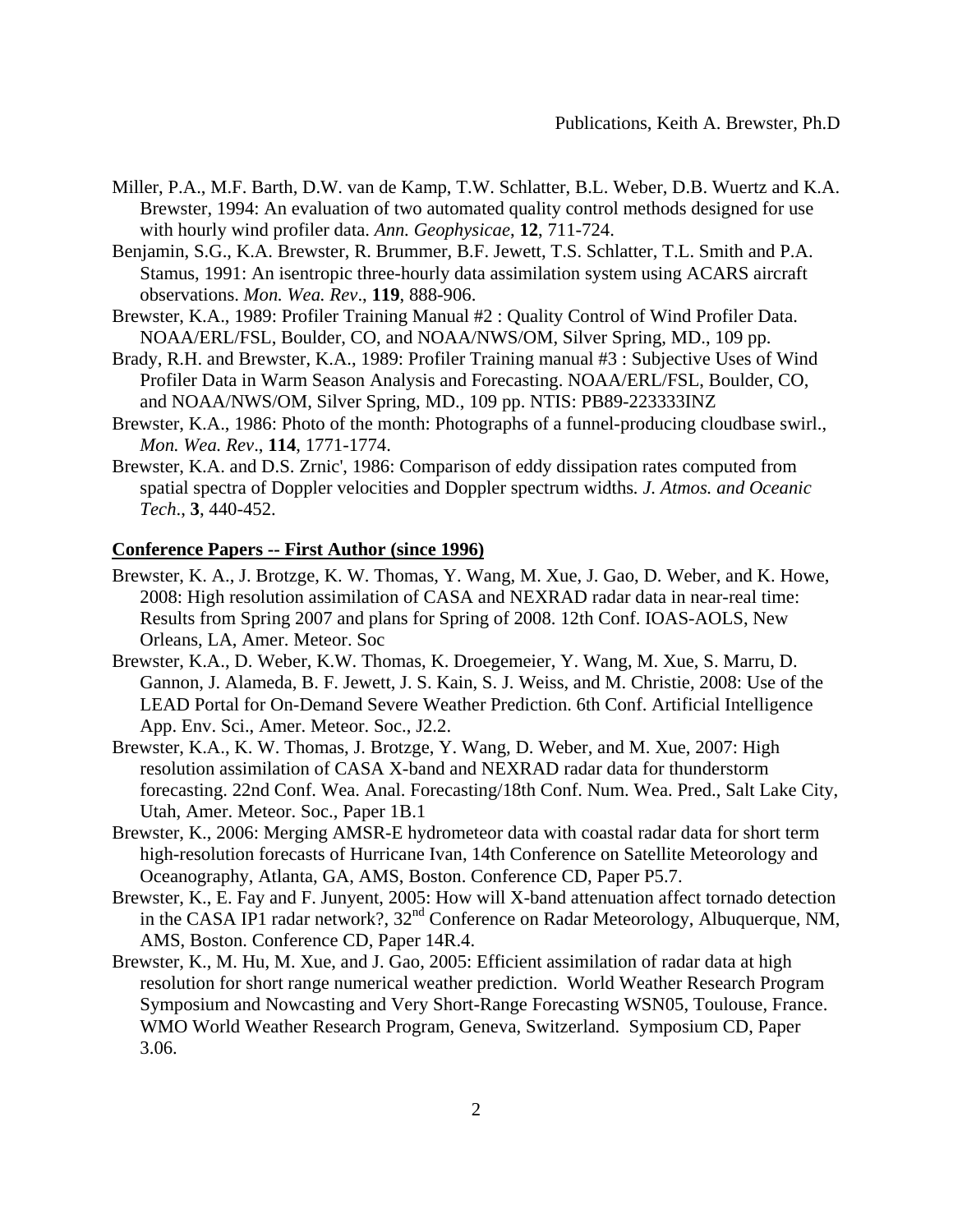- Brewster, K., L. White, B. Johnson, and J. Brotzge, 2005: Selecting the sites for CASA NetRad, a collaborative radar network. Ninth Symposium on Integrated Observing and Assimilation Systems for the Atmosphere, Oceans and Land Surface (IOAS-AOLS), 85th Amer. Meteor. Soc. Annual Meeting CD, Paper: P3.4.
- Brewster, K., A. Shapiro, J. Gao, E. M. Kemp, P. Robinson, and K.W. Thomas, 2003: Assimilation of radar data for the detection of aviation weather hazards. *Preprints, 31st Conf. on Radar Meteorology*, Seattle, WA, Amer. Meteor. Soc., Boston, 118-121.
- Brewster, K., 2002: Recent advances in the diabatic initialization of a non-hydrostatic numerical model. *Preprints, 21st Conf. on Severe Local Storms*, and *Preprints, 15th Conf. Num. Wea. Pred. and 19th Conf. Wea. Anal. Forecasting*, San Antonio, TX, Amer. Meteor. Soc., J51-54.
- Brewster, K., 1998: Phase correcting assimilation of radar data for thunderstorm forecasting. *Preprints, 12th Conference on Num. Wea. Prediction*, Phoenix, AZ, Amer. Meteor. Soc., Boston, 181-184.
- Brewster, K. A., 1996: Application of a Bratseth analysis system including Doppler radar. *Preprints, 15th Conference on Wea. Analysis and Forecasting*, Norfolk VA, Amer. Meteor. Soc., Boston, 92-95.

## **Conference Papers -- Co-Author (since 1996)**

- Brotzge, J., K. Brewster, J. Gao, and M. Xue, 2008: Interaction of gravity waves and horizontal convective rolls: Observations from CASA collected 24 April 2007. 24th Conf. IIPS, New Orleans, LA, Amer. Meteor. Soc., 9A.10.
- Gao, J., K. Brewster, Y. Wang, K. W. Thomas, J. Brotzge, and M. Xue, 2008: High-resolution three-dimensional wind analysis of CASA IP-1 and WSR-88D radar data using the ARPS 3DVAR. 12th Conference on IOAS-AOLS, New Orleans, LA, Amer. Meteor. Soc., 16.5.
- Xue, M., F. Kong, D. Weber, K. W. Thomas, Y. Wang, K. Brewster, K. K. Droegemeier, J. S. K. S. J. Weiss, D. R. Bright, M. S. Wandishin, M. C. Coniglio, and J. Du, 2007: CAPS realtime storm-scale ensemble and high-resolution forecasts as part of the NOAA hazardous weather testbed 2007 spring experiment. 22nd Conf. Wea. Anal. Forecasting/18th Conf. Num. Wea. Pred., Salt Lake City, Utah, Amer. Meteor. Soc., Paper 3B.1.
- Brotzge, J., K. Brewster, V. Chandrasekar, B. Philips, S. Hill, K. Hondl, B. Johnson, E. Lyons, D. McLaughlin and D. Westbrook, 2007: CASA IP1 Network operations and initial data. *23rd Conf. on IIPS*, San Antonio, TX, Conference CD Paper IIPS-8A.6.
- Droegemeier, K., J. Alameda, K. Brewster, M. Christie, R. D. Clark, B. Domenico, D. Gannon, S. Graves, E. Joseph, S. Marru, B. Plale, R. Ramachandran, M. K. Ramamurthy, D. Reed, J. Rushing, A. Rossi, S. Tanner, K. W. Thomas, D. Weber, R. B. Wilhelmson, A. Wilson, M. Xue, and S. Yalda, 2008: Linked Environments for Atmospheric Discovery (LEAD): Web services for meteorological research and education., *24th Conference on IIPS*, Amer. Meteor. Soc., 5B.1.
- Sampson, S., K. Brewster, G. Jedlovec and W. Lapenta, 2006: Use of AIRS/AMSU retrieved soundings to improve prediction of Gulf moisture return. *14th Conference on Satellite Meteorology and Oceanography*, Atlanta, GA, AMS, Boston. Conference CD, Paper P5.4.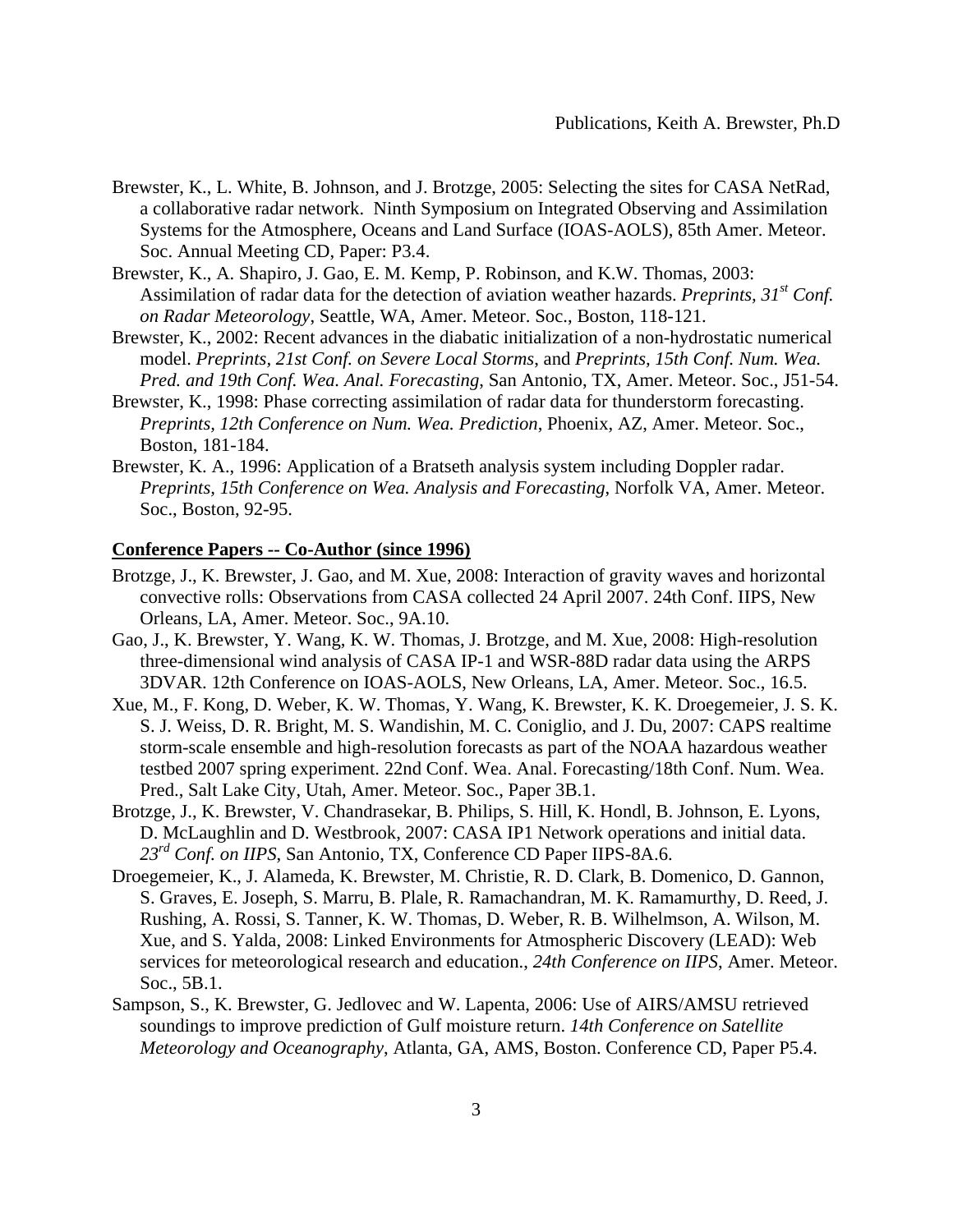- Lyons, E. J., V. Lakamraju, K. Brewster, M. Xue, and K. D. Hondl, 2005: An end-to-end emulation of the CASA radar network 32nd Conf. Radar Meteor., Albuquerque, NM, Amer. Meteor. Soc., CDROM 14R.3.
- Brotzge, J., K. Brewster, B. Johnson, B. Philips, M. Preston, D. Westbrook and M. Zink, 2005: CASA'S first test-bed: Integrative project #1.  $32<sup>nd</sup>$  Conference on Radar Meteorology, Albuquerque, NM, AMS, Boston. Conference CD, Paper 14R.2.
- Gao, J., C. Nuttall, C. Gilreath, M. Xue, K. Brewster and K. K. Droegemeier, 2005: Multiple Doppler wind analysis and assimilation via 3DVAR using simulated observations of the planned CASA network and WSR-88D radars.  $11<sup>th</sup>$  Conference on Mesoscale Meteorology and 32<sup>nd</sup> Conference on Radar Meteorology, Albuquerque, NM, AMS, Boston. Conference CD, Paper J1J.4.
- Gao, J., K. Brewster, and M. Xue, 2005: Differences between explicit and approximated radar ray paths due to the vertical gradient of refractivity.  $11<sup>th</sup>$  Conference on Mesoscale Meteorology and  $32<sup>nd</sup>$  Conference on Radar Meteorology, Albuquerque, NM, AMS, Boston. Conference CD, Paper JP1J.14.
- Zhou, Y., J. Gao, K. Brewster, M. Hu, and M. Xue, 2005: Combining phase error correction and 3DVAR in storm-scale data assimilation. Extended Abstract, 17th Conf. Num. Wea. Pred., Washington DC, Amer. Meteor. Soc. P1.75.
- Yoo, H.-D., K.K. Droegemeier, K. Brewster, S.-Y. Lee, and C.-H. Cho, 2004: Impact of radar data assimilation on the numerical prediction of heavy rainfall in Korea. Extended Abstracts CD, 19th Conf. on Weather Analysis and Forecasting/15th Conf. on Numerical Weather Prediction, Paper JP4.3.
- Hu, M., M. Xue, J. Gao, and K. Brewster, 2004: Prediction of Fort Worth tornadic thunderstorms using 3DVAR and cloud analysis with WSR-88D Level-II data. *11th Conf. Aviation, Range, Aerospace and 22nd Conf. Severe Local Storms*, Amer. Meteor. Soc., CDROM, J1.2.
- Droegemeier, K.K., V. Chandrasekar, R. Clark, D. Gannon, S. Graves, E. Joseph, M. Ramamurthy, R. Wilhelmson, K. Brewster, B. Domenico, T. Leyton, V. R. Morris, D. Murray, B. Plale, R. Ramachandran, D. Reed, J. Rushing, D. Weber, A. Wilson, M. Xue, and S. Yalda, 2005: Linked Environments for Atmospheric Discovery (LEAD): Architecture, technology road map and deployment strategy. Extended Abstracts CD, 14th Symp on Education and 21st International Conference on Interactive Information Processing Systems (IIPS) for Meteorology, Oceanography, and Hydrology, Paper J7.3.
- Carpenter, Richard L. Jr., G. M. Bassett, K. A. Brewster, D. Weber, Y. Wang, J. A. Brotzge, K. W. Thomas, F. Kong, and D. Jahn, 2004: A globally relocatable Numerical Weather Prediction System based on WRF and ADAS., Preprints, 20<sup>th</sup> Conference on Weather Analysis and Forecasting and  $16<sup>th</sup>$  Conf. on Num. Wea. Prediction, Seattle WA, Amer. Meteor. Soc., Boston.Gao, J., M. Xue, K. Brewster, and K. K. Droegemeier. 2003: A  $3DVAR$  method for Doppler radar wind analysis with using recursive filters, Preprints,  $31<sup>st</sup>$ Conf. on Radar Meteorology, Seattle, WA, Amer. Meteor. Soc., Boston, 114-117.
- Gao, J., M. Xue, K. Brewster, F. Carr, and K.K. Droegemeier, 2002: New developments in a 3DVAR system for a non-hydrostatic NWP model. *Preprints, 14th Conf. on Num. Wea. Pred.*, San Antonio, Texas, Amer. Meteor. Soc. 339-341.